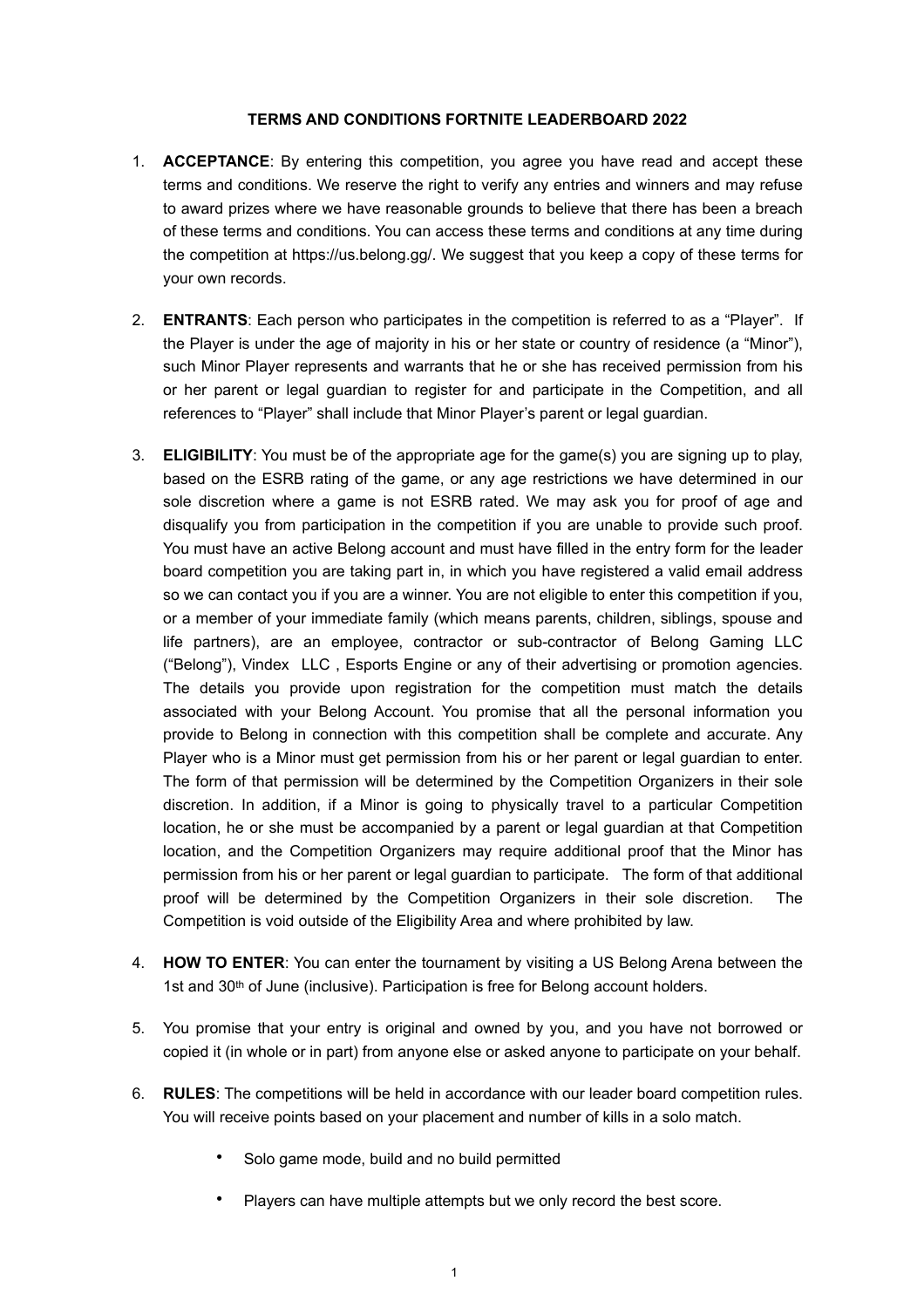Winner is who has the highest score at the end of the 30<sup>th</sup> of June

Scoring: 50pts per kill and the following score based on placement:

- $\cdot$  1st 500pts
- $2nd 400pts$
- $\cdot$  3rd 300pts
- 4th 200pts
- $5th 100pts$
- 6th and below 50pts
- 7. **INVALID ENTRIES**: Any entry made or attempted to be made to the competition in a manner which in our reasonable opinion is contrary to these terms and conditions or by its nature unfair to other participants will be invalid and may result in your disqualification from the competition. Examples of entries or behaviour which are not allowed include fraudulent entries, bulk entries, automated entries, entries made on behalf of another person, cheating (including a person participating in the competition on your behalf), hacking, deception (including tampering with the challenge settings which will result in immediate disqualification from the entire competition), use of robots or other automated programmes. We will not accept illegible or incomplete entries.
- 8. **SELECTION OF WINNERS**: The winners of the leader board will be determined in accordance with the competition rules. Our decision will be final. No correspondence will be entered into regarding the selection of the winners of this competition.

## 9. **PRIZE**:

- Prize Pool: \$520 Belong gift cards total for the month of June
- 1 National (1) winner per week for each of the positions below:
	- a.  $1^{st} $60$
	- b.  $2^{nd} $40$
	- c. 3rd \$20
	- d. Random Entry Draw \$10
- Leaderboard dates:
	- e. June 1st 7th
	- f. June  $8th 14th$
	- g. June 15th 21st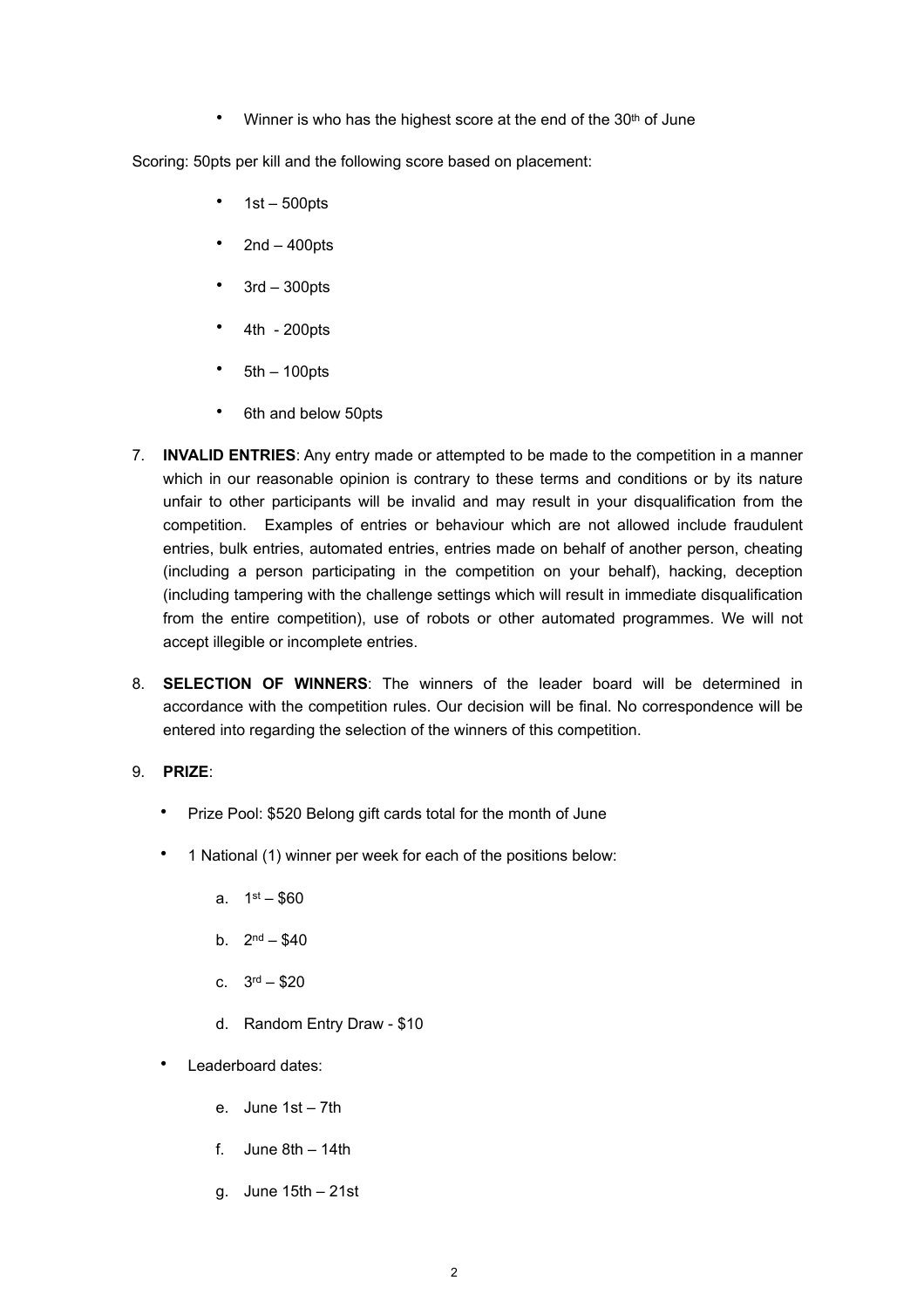h. June 22nd – 30th

- 10. In the event a Player [or Team] is disqualified, Belong reserves the right, but not the obligation, to award the affected prize to the Player or Team that finished in the next place down on the leader board. Failure to take delivery of any prize may result in forfeiture, and such prize awarded to an alternate Winner. No substitutions may be made for prize(s), except by Belong, who reserves the right to substitute a prize in whole or in part with another prize of comparable or greater value if the intended prize is not available for any reason as determined by Belong in its sole discretion. By participating in a Competition, Winner acknowledges that Competition Entities have not and will not obtain or provide insurance of any kind relating to the prizes. Winner will be responsible for all taxes (including but not limited to federal, state, local and/or income) on any prize won and on the value of any items or value transferred to the Player by Belong, and will be required to provide his/her Social Security number, IRS Form W8BEN, IRS Form W9, or equivalent information for tax reporting purposes (at a time to be determined in Belong's sole discretion, and which may be prior to participation in a particular round or prior to receipt of any prize by Player). Belong will file an IRS Form 1099 or equivalent tax withholding documentation for the retail value of any prize or other items of value transferred to the Player by Belong in accordance with IRS requirements, and Belong may also share such documentation with a state or local government agency as required by law. Refusal or failure of a Winner to satisfy the requirements of all necessary and appropriate tax, withholding or other required compliance terms (including Social Security number, IRS Form W8BEN, IRS Form W9, or equivalent information), as determined by Belong in its sole discretion, will result in the Winner forfeiting the prize(s) and an alternate Winner being selected in accordance with these Official Rules. Belong will award prizes subject to any applicable withholding taxes, and the amount of the prize transferred, as reduced by any applicable withholding taxes, will constitute full payment of the prize. Any prizes pictured in advertising, promotional and/or other Competition materials are for illustrative purposes only. The actual prize may vary. In the event there is a discrepancy or inconsistency between the description of a prize contained in any such materials and the description of a prize contained in these terms, these terms shall prevail, govern and control. All details and other restrictions of any prize not specified in these terms will be determined by the Competition Organizers in their sole discretion.
- 11. **OWNERSHIP OF YOUR ENTRY**: You own your entry, including any copyright in your entry. By entering the competition, you agree that Belong (including our group and affiliate companies) may edit, publish and use your entry in any and all media (including print and online) for promotion and news purposes, both during and after the competition, without any payment to you.
- 12. **NOTIFICATION OF WINNERS**: We will notify the winners at the end of the tournament.
- 13. **DELIVERY OF PRIZE**: You will be contacted within 30 days via the email that you provided on the sign-up form to collect your prize from your participating arena. Belong Gift Card prizes will be provided in store.
- 14. **FORCE MAJEURE**: Belong reserves the right to modify, suspend, extend or terminate the Competition or any part thereof if it determines, in its sole discretion, that the Competition is technically impaired or corrupted or that minimum player entries requirements haven't been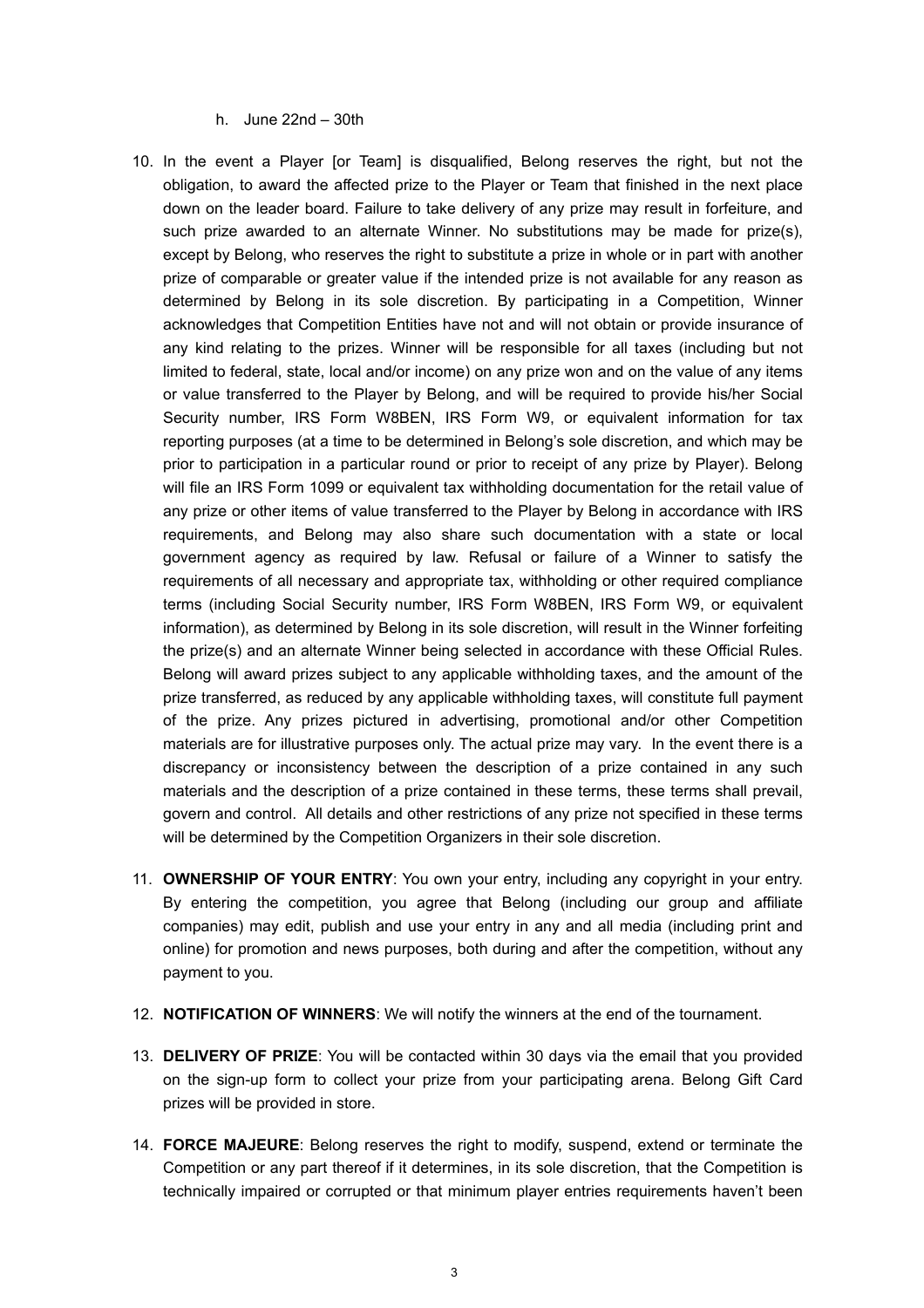met or that fraud or technical problems, failures, malfunctions or other causes have destroyed, corrupted or undermined the administration, security, fairness, integrity, proper play, or feasibility of the Competition or any portion thereof as contemplated herein. In the event Belong is prevented from continuing with the Competition by any event beyond its control, including but not limited to fire, flood, epidemic, earthquake, explosion, labor dispute or strike, act of God or public enemy, satellite or equipment failure, riot or civil disturbance, terrorist threat or activity, war (declared or undeclared) or any federal state or local government law, order, or regulation, order of any court or jurisdiction, or other cause not reasonably within the Competition Organizers' control (each a "Force Majeure" event or occurrence), Belong shall have the right to modify, suspend, extend or terminate the Competition.

Belong, in their sole discretion, may require the replaying of any Game or Match, or declare any Game or Match or other phase of the Competition null and void by reason of any of the foregoing. In the event Belong determines, in their sole discretion, that any individual Game or Match or other phase of the Competition, has been tampered with or that the validity of any Game, Match or other phase of the Competition has been compromised for any reason, it may eliminate that Game, Match or other phase of the Competition, and may conduct the Competition on the basis of the remaining Game, Match and/or other phases of the Competition.

- 15. **TRANSFER OF PLAYER INFORMATION**: By registering for and/or otherwise participating in the Competition, each Player consents and agrees to the collection, transfer, storage and processing of his or her information to and in the United States and/or to other countries outside the country of Player's country of residence. Such other countries may not have privacy laws and regulations that are similar to those of the country of Player's residence. A Player may request access, review, rectification or deletion of any personal data held by Belong in connection with the Competition by following the instructions provided in the Privacy Policy posted on the Belong Website.
- 16. **GOVERNING LAW**: all issues and questions concerning the construction, validity, interpretation and enforceability of these terms or the rights and obligations of players or belong in connection with the competition shall be governed by and construed in accordance with the internal laws of the state of new york without giving effect to any choice of law of conflict of law rules or provisions that would cause the application of any other state's laws.
- 17. **FINAL DECISION**: Our decision is final. No correspondence will be entered into regarding the selection of the winner of this competition.
- 18. **CONSENT TO USE NAME AND IMAGE**: We may require the entrants to participate in publicity or advertising. By entering this competition, you agree that we may use your name and/or image for these purposes and that you will not be paid.
- 19. **YOUR PERSONAL INFORMATION**: We will process, use and store your data in accordance with our Privacy Policy which can be found at [https://us.belong.gg/privacy-policy.](https://us.belong.gg/privacy-policy) Please review the Belong Policies carefully before participating in the competition. In the event of a conflict or inconsistency between these terms and the terms of the Belong Policies, the terms of these terms shall prevail, govern and control. Notwithstanding anything to the contrary in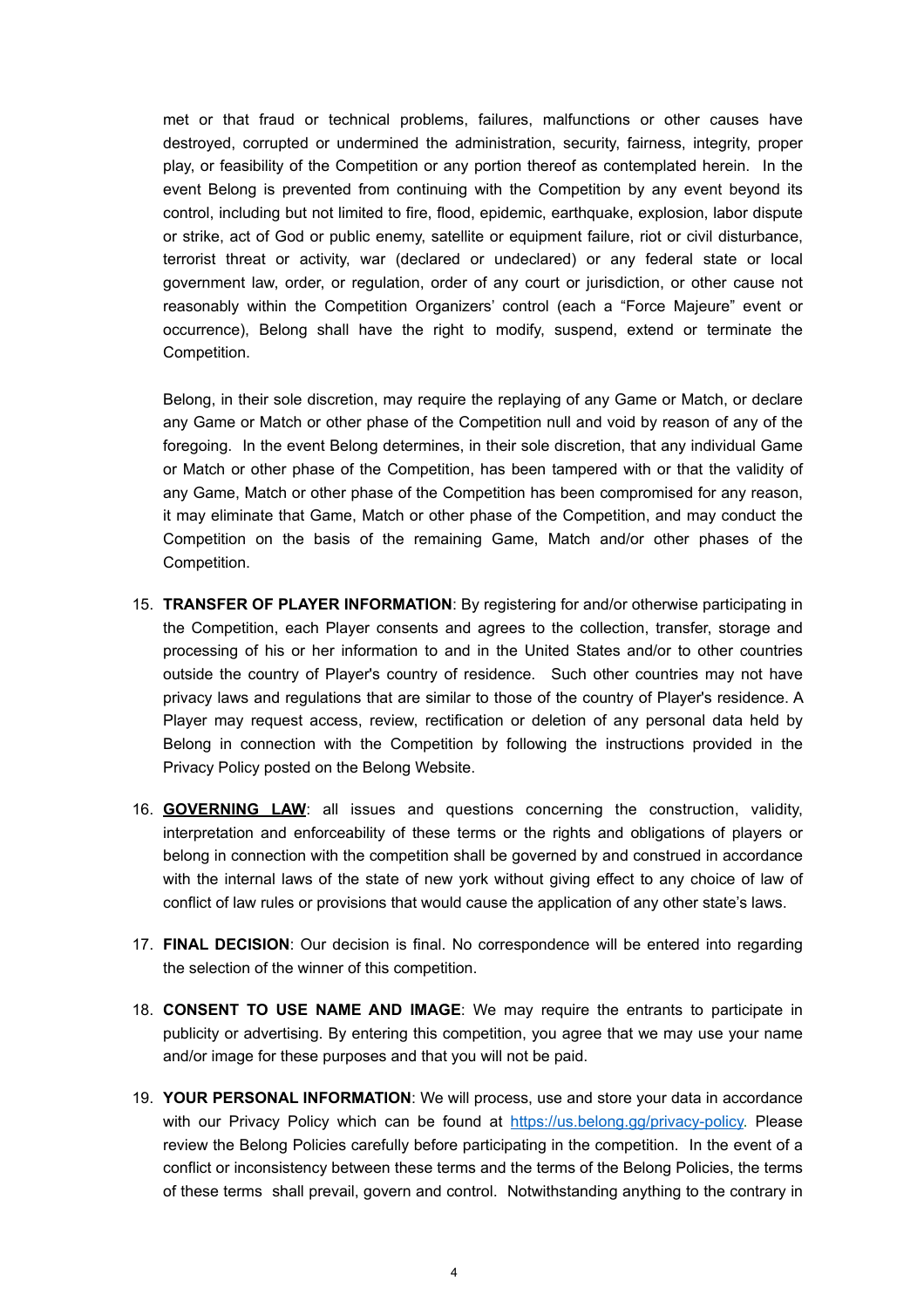the Belong Policies, Belong may share Player information with the Competition Entities, who will use such information to the extent needed to perform their duties and functions in connection with the Competition or otherwise in accordance with their own independent privacy practices. In addition, Belong may engage third party application providers and other vendors to administer certain aspects of the competition, including without limitation, the online collection of Player information. Such third parties will provide your personally identifiable information to Belong and the other Competition Entities and use your information for their own independent purposes in accordance with their own independent privacy practices. Belong is not responsible for the storage or any use of your entry information by such third parties or the Competition Entities.

- 20. **DISCLAIMER OF WARRANTIES**: Belong make no warranties, and hereby disclaim any and all warranties, express or implied, concerning any prize furnished in connection with the Competition. Without in any way limiting the generality of the foregoing and without abrogating the belong policies or the end user license agreement for the title game or other agreements that apply to the title game, the competition entities hereby disclaim all warranties and conditions, whether express, implied, statutory or otherwise, with regard to the title game software, equipment and the operation of the competition, including, without limitation, all implied warranties of merchantability, fitness for a particular purpose, title, noninfringement, and their equivalents, under the laws of any jurisdiction.
- 21. **OUR LIABILITY TO YOU**: We accept liability for death or personal injury caused by our negligence or that of our employees and agents. We do not seek to exclude liability for fraud by us or our employees or agents. For any other loss or damage, we will only be liable for losses which are a reasonably foreseeable consequence of our negligence or breach of these terms and conditions, up to a maximum of \$200. Losses are foreseeable where they could be contemplated by you and us at the time of you entering this competition.
- 22. **WHAT WE ARE NOT LIABLE FOR:** We are not responsible for:
	- a. losses not caused by our breach or negligence
	- b. indirect losses these are losses which are a side effect of the main loss or damage and which are not reasonably foreseeable by you and us at the time of you entering this competition
	- c. entries lost, delayed, damaged or corrupted where such loss, delay, damage or corruption is caused by events outside of our reasonable control
	- d. technical failures or errors affecting communication lines, website availability or systems errors where these are not within our reasonable control, or
	- e. any failure to provide the competition, the prize(s) or to meet any of our obligations under these terms and conditions where that failure arise because of events outside of our reasonable control.
- 23. **LIABILITY OF THIRD PARTIES**: You acknowledge that some prizes are provided by a third party not related to Belong. We are not responsible for the performance of any third party involved in this competition or the provision of the prizes and will not be liable for any act or omission of a third party, although we will endeavour to minimise the effect to you of any third party's failure. Third party terms may apply to prizes details of which can be provided upon request.